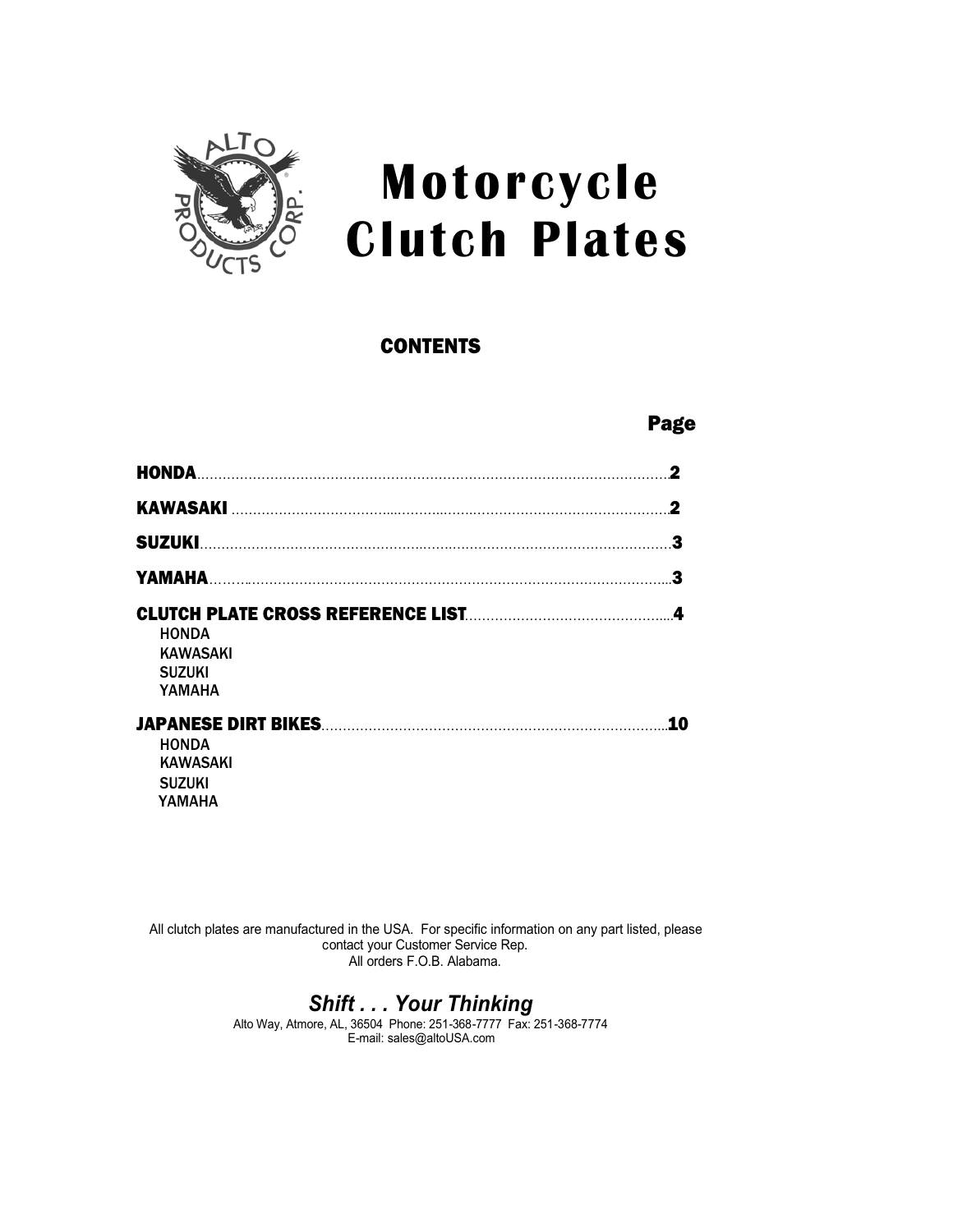#### **HONDA**



## **CLUTCH PLATES**

| ALTO NO.    | <b>Replaces OEM</b> | Ref No.       | <b>Description</b>               | Thick             | Year  |         | Usage Remarks          |
|-------------|---------------------|---------------|----------------------------------|-------------------|-------|---------|------------------------|
| 089700-3.0  | 22201-166-000       | <b>HPK-19</b> | <b>HONDA ATC</b>                 | $3.0$ mm $/0.118$ | 73-On | AR.     | <b>RED EAGLE®</b>      |
|             | 22204-107-000       |               | <b>VARIOUS SMALL MODELS</b>      |                   |       |         | <b>SUNBURST GROOVE</b> |
|             | 22201-GC4-701       |               | <b>SEE CROSS REFERENCE</b>       |                   |       |         |                        |
|             | 22201-GS2-000       |               |                                  |                   |       |         |                        |
|             | 22201-KB4-670       |               |                                  |                   |       |         |                        |
|             | 22201-KA3-700       |               |                                  |                   |       |         |                        |
| 089700A-3.0 | <b>NL</b>           | <b>NL</b>     | <b>HONDA ATC</b>                 | $3.0$ mm $/0.118$ | 73-On | AR.     | ALUMINUM CORE          |
|             |                     |               | <b>VARIOUS SMALL MODELS</b>      |                   |       |         |                        |
|             |                     |               | <b>SEE CROSS REFERENCE</b>       |                   |       |         |                        |
| 097700-2.5  | * 22201-371-000HP   | <b>HPK-24</b> | <b>HONDA 750, 1000</b>           | 2.5mm/.098        | 69-79 | 7-8     | <b>RED EAGLE®</b>      |
|             | 22201-300-000HP     |               | *HI-PERFORMANCE REQUIRES 1-2     |                   |       |         | <b>SUNBURST GROOVE</b> |
|             |                     |               | EXTRA PLATES PER CLUTCH PACK.    |                   |       |         |                        |
|             |                     |               | <b>SEE CROSS REFERENCE.</b>      |                   |       |         |                        |
| 097700-3.0  | 22201-371-000       | <b>HPK-24</b> | HONDA 750, 1000                  | $3.0$ mm $/0.118$ | 69-79 | $6 - 7$ | <b>RED EAGLE®</b>      |
|             | 22201-300-000       |               | <b>SEE CROSS REFERENCE</b>       |                   |       |         | <b>SUNBURST GROOVE</b> |
| 095700-3.1  | 22201-MN5-020       | <b>HPK-28</b> | HONDA 750, 900, 1000             | $3.1$ mm $/0.123$ | 79-86 | 7-8     | <b>RED EAGLE®</b>      |
|             | 22201-425-000       |               | 36788-84 SEE CROSS REFERENCE     |                   |       |         | SUNBURST GROOVE        |
| 099710-3.6  |                     |               | <b>HPK-29A CBX NARROW SPLINE</b> | $3.6$ mm $/0.140$ | 79-83 | 7       | <b>RED EAGLE®</b>      |
|             |                     |               |                                  |                   |       |         | <b>SUNBURST GROOVE</b> |
| 099712-3.6  |                     |               | HPK-29B CBX WIDE SPLINE          | $3.6$ mm $/0.140$ | 79-83 | 1       | <b>RED EAGLE®</b>      |
|             |                     |               |                                  |                   |       |         | <b>SUNBURST GROOVE</b> |

## **KAWASAKI**

## **CLUTCH PLATES**

| ALTO NO.   | <b>Replaces OEM</b>                                                       | Ref No.       | <b>Description</b>                                                                                                                                                        | <b>Thick</b>      |           |                | Year Usage Remarks                   |
|------------|---------------------------------------------------------------------------|---------------|---------------------------------------------------------------------------------------------------------------------------------------------------------------------------|-------------------|-----------|----------------|--------------------------------------|
| 093700-2.5 | 13088-1051HP<br>13088-1013HP<br>13088-040HP<br>13088-1001HP<br>13088-1062 | K550<br>K1000 | KAWASAKI 250, 400, 440, 500, 550,<br>600, 650, 750, 900, 1000, 1100, 1200<br>*HI-PERFORMANCE REQUIRES 1-2<br>EXTRA PLATES PER CLUTCH PACK.<br><b>SEE CROSS REFERENCE.</b> | 2.5mm/.098        | $80 - 90$ | $8-10$         | <b>RED EAGLE®</b><br>SUNBURST GROOVE |
| 093700-3.0 | * 13088-1051HP<br>13088-1013HP<br>13088-040HP<br>13088-1001HP             | K550<br>K1000 | KAWASAKI 400, 440, 500, 550, 600,<br>650, 750, 900, 1000, 1100, 1200<br>*HI-PERFORMANCE REQUIRES 1-2<br>EXTRA PLATES PER CLUTCH PACK.<br><b>SEE CROSS REFERENCE.</b>      | $3.0$ mm $/0.118$ | 80-90     | $7-9$          | <b>RED EAGLE®</b><br>SUNBURST GROOVE |
| 095700-3.8 | 13088-030                                                                 | K650          | KAWASAKI 650, 700, 750, 900, 1000<br><b>SEE CROSS REFERENCE</b>                                                                                                           | $3.8$ mm $/0.150$ | 79-90     | $\overline{7}$ | <b>RED EAGLE®</b><br>SUNBURST GROOVE |
| 095700-3.0 | * 13088-030 HP                                                            | K650          | KAWASAKI 650, 700, 750, 900, 1000<br>*HI-PERFORMANCE REQUIRES 1-2<br>EXTRA PLATES PER CLUTCH PACK.<br><b>SEE CROSS REFERENCE.</b>                                         | $3.0$ mm $/0.118$ | 79-90     | 8              | <b>RED EAGLE®</b><br>SUNBURST GROOVE |
| 095700-3.1 | * 13088-030 HP                                                            | K650          | KAWASAKI 650, 700, 750, 900, 1000<br>*HI-PERFORMANCE REQUIRES 1-2<br>EXTRA PLATES PER CLUTCH PACK.<br><b>SEE CROSS REFERENCE.</b>                                         | $3.1$ mm $/0.123$ | 79-90     | 7              | <b>RED EAGLE®</b><br>SUNBURST GROOVE |
| 095700-2.7 | <b>NA</b>                                                                 | <b>NA</b>     | KAWASAKI 650, 700, 750, 900, 1000<br>*HI-PERFORMANCE REQUIRES 1-2<br>EXTRA PLATES PER CLUTCH PACK.<br><b>SEE CROSS REFERENCE.</b>                                         | 2.7mm/.106        | 79-90     | AR.            | <b>RED EAGLE®</b><br>SUNBURST GROOVE |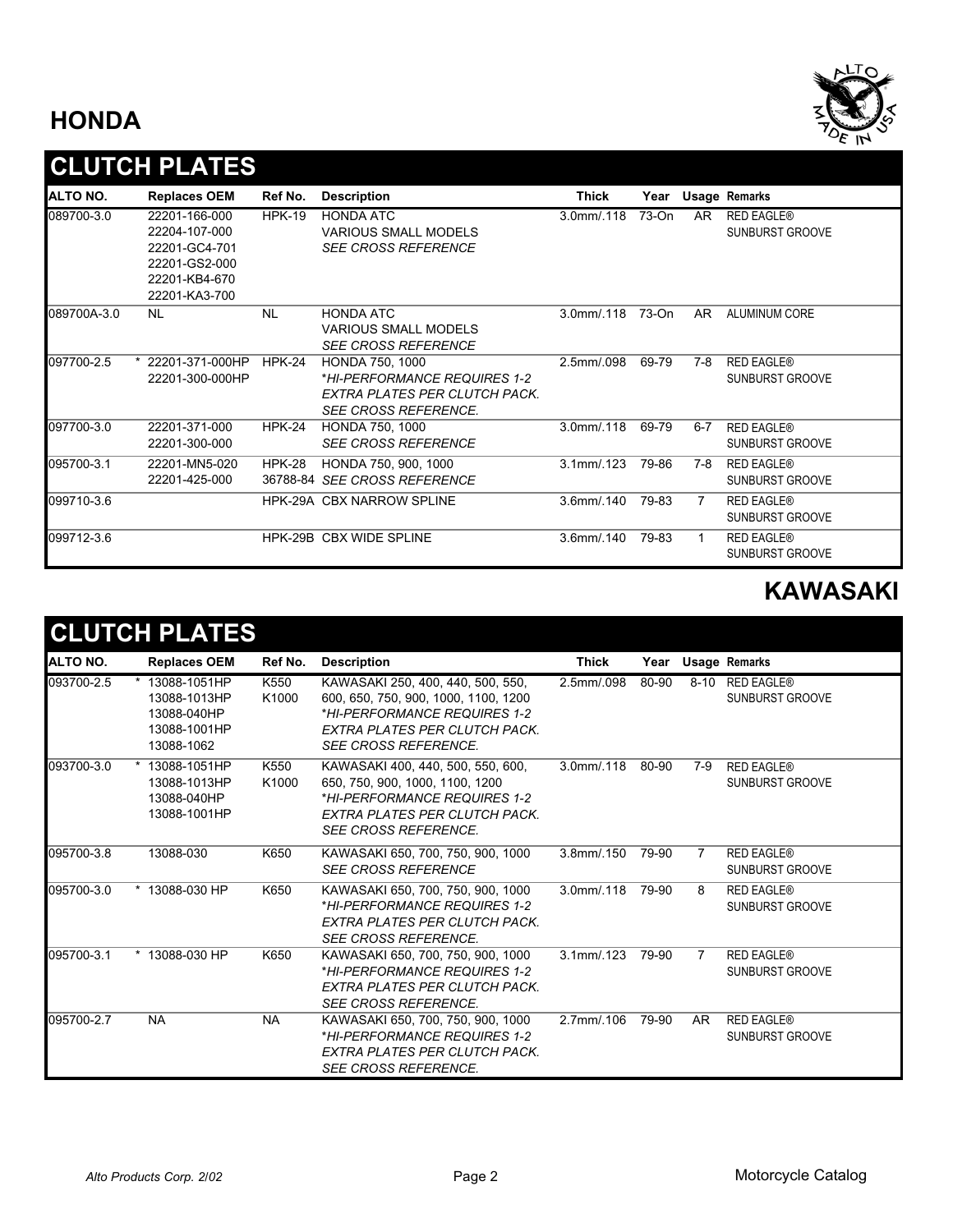

## **SUZUKI**

## **CLUTCH PLATES/MODULE**

| ALTO NO.   | <b>Replaces OEM</b>           | Ref No.         | <b>Description</b>                                                                                                                                        | Thick                              | Year           |          | <b>Usage Remarks</b>                        |
|------------|-------------------------------|-----------------|-----------------------------------------------------------------------------------------------------------------------------------------------------------|------------------------------------|----------------|----------|---------------------------------------------|
| 092752     | <b>NA</b>                     | <b>NA</b>       | FRICTION MODULE GS 1000, 1100                                                                                                                             |                                    | 80-86          |          | Contains 9 (3.0mm) Frictions                |
| 092700-2.5 | * 21441-49200HP               | TM <sub>5</sub> | GS 1000, 1100<br>*HI-PERFORMANCE REQUIRES 1-2<br>EXTRA PLATES PER CLUTCH PACK.<br><b>SEE CROSS REFERENCE.</b>                                             | 2.5mm/.098                         | 80-86          | $9 - 10$ | <b>RED EAGLE®</b><br><b>SUNBURST GROOVE</b> |
| 092700-3.0 | 21441-49200                   | TM <sub>5</sub> | GS 1000, 1100<br><b>SEE CROSS REFERENCE</b>                                                                                                               | $3.0$ mm $/0.118$                  | 80-86          | 8        | <b>RED EAGLE®</b><br>SUNBURST GROOVE        |
| 094700-2.5 | $\overline{121441} - 49002HP$ | TM <sub>3</sub> | GS 1000 ALL MODELS EXCEPT<br>GT/GLT<br>*HI-PERFORMANCE REQUIRES 1-2<br>EXTRA PLATES PER CLUTCH PACK.                                                      | 2.5mm/.098                         | 78-80          | 10       | <b>RED EAGLE®</b><br>SUNBURST GROOVE        |
| 094700-3.0 | 21441-49002                   | TM <sub>3</sub> | GS 1000 ALL MODELS EXCEPT<br>GT/GLT                                                                                                                       | $3.0$ mm $/0.118$                  | 78-80          | 9        | <b>RED EAGLE®</b><br><b>SUNBURST GROOVE</b> |
| 096700-2.5 | * 21441-45100HP               | TM <sub>2</sub> | GS 550, GS 750, GT 750<br><b>VARIOUS MODELS AND YEARS</b><br>*HI-PERFORMANCE REQUIRES 1-2<br>EXTRA PLATES PER CLUTCH PACK.<br><b>SEE CROSS REFERENCE.</b> | 2.5mm/.098                         | 72-89          | 9        | <b>RED EAGLE®</b><br>SUNBURST GROOVE        |
| 096700-2.8 | 21441-45100                   | TM <sub>2</sub> | GS 750, ET/EX/EZ/TZ/TD                                                                                                                                    | 2.8mm/.110                         | 80-83          | 8        | <b>RED EAGLE®</b><br><b>SUNBURST GROOVE</b> |
| 096700-3.0 | 21441-45001                   | TM <sub>2</sub> | GS 550 LD/KF/LGTX<br>GS 750 B/C/EC/N/EN/L                                                                                                                 | <b>RED SB</b><br>$3.0$ mm $/0.118$ | 81-85<br>77-79 | 7<br>8   | <b>RED EAGLE®</b><br><b>SUNBURST GROOVE</b> |

## **YAMAHA**

|            | <b>CLUTCH PLATES</b>                                  |               |                                                                                                                 |                   |       |     |                                      |
|------------|-------------------------------------------------------|---------------|-----------------------------------------------------------------------------------------------------------------|-------------------|-------|-----|--------------------------------------|
| ALTO NO.   | <b>Replaces OEM</b>                                   | Ref No.       | <b>Description</b>                                                                                              | Thick             | Year  |     | <b>Usage Remarks</b>                 |
| 088700-3.0 | 31A-16321-00-00<br>5Y1-16333-01-00<br>4H7-16321-00-00 | <b>YPK-25</b> | YAMAHA 350, 550, 650, 700, 750, 900<br><b>SEE CROSS REFERENCE</b>                                               | $3.0$ mm $/0.118$ | 73-89 | 7-8 | <b>RED EAGLE®</b><br>SUNBURST GROOVE |
| 088700-3.1 | 31A-16321-00-00<br>5Y1-16333-01-00<br>4H7-16321-00-00 | <b>YPK-25</b> | YAMAHA 350, 550, 650, 700, 750, 900<br><b>SEE CROSS REFERENCE</b>                                               | $3.1$ mm $/0.123$ | 73-89 | 7-8 | <b>RED EAGLE®</b><br>SUNBURST GROOVE |
| 094700-2.5 | $*$ 341-16321-13-00                                   | <b>YPK-11</b> | YAMAHA 650, 1100<br>*HI-PERFORMANCE REQUIRES 1-2<br>EXTRA PLATES PER CLUTCH PACK.<br><i>SEE CROSS REFERENCE</i> | 2.5mm/.098        | 78-81 | 8-9 | <b>RED EAGLE®</b><br>SUNBURST GROOVE |
| 094700-3.0 | 341-16321-13-00                                       | <b>YPK-11</b> | YAMAHA 650. 1100<br><b>SEE CROSS REFERENCE</b>                                                                  | $3.0$ mm $/0.118$ | 78-81 | 7-8 | <b>RED EAGLE®</b><br>SUNBURST GROOVE |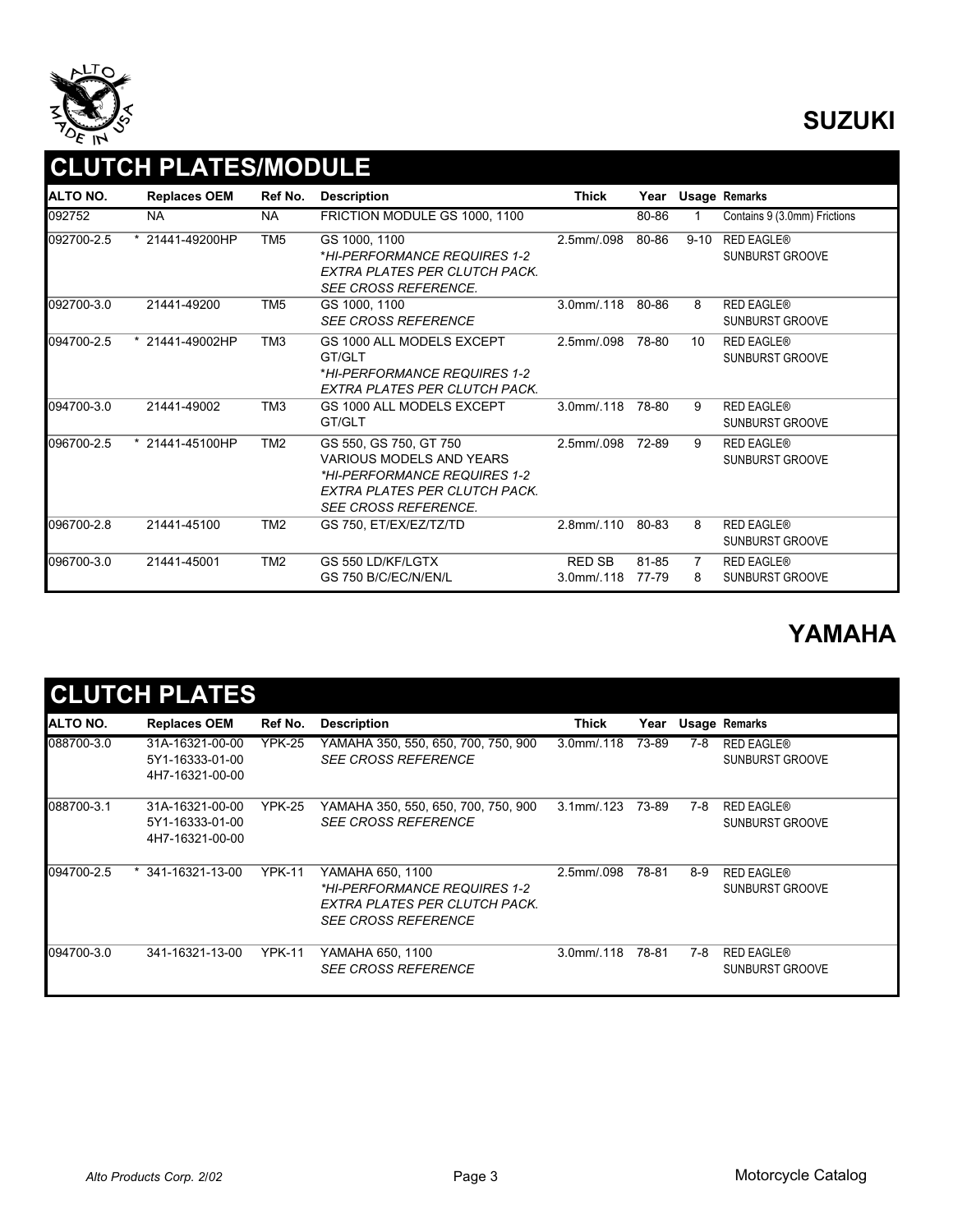

| <b>HONDA</b> |                |           |                 | *HI-PERFORMANCE REQUIRES 1-2 EXTRA PLATES PER CLUTCH PACK |              |  |
|--------------|----------------|-----------|-----------------|-----------------------------------------------------------|--------------|--|
| ALTO#        | * MANUFACTURER | <b>CC</b> | <b>MODEL</b>    | <b>YEAR</b>                                               | <b>USAGE</b> |  |
| 089700-3.0   | <b>HONDA</b>   | 50        | MB <sub>5</sub> | <b>ALL</b>                                                | 3            |  |
| 089700-3.0   | <b>HONDA</b>   | 60        | CR60            | 83                                                        | 4            |  |
| 089700-3.0   | <b>HONDA</b>   | 75        | <b>XL75</b>     | 77-79                                                     | 3            |  |
| 089700-3.0   | <b>HONDA</b>   | 75        | XR75            | 73-78                                                     | 3            |  |
| 089700-3.0   | <b>HONDA</b>   | 80        | <b>XL80</b>     | 80-85                                                     | 3            |  |
| 089700-3.0   | <b>HONDA</b>   | 80        | <b>XR80</b>     | 79-88                                                     | 3            |  |
| 089700-3.0   | <b>HONDA</b>   | 80        | XR80R           | 88-91                                                     | 3            |  |
| 089700-3.0   | <b>HONDA</b>   | 80        | CR80R           | 80-90                                                     | $4 - 5$      |  |
| 089700-3.0   | <b>HONDA</b>   | 100       | CB100           | <b>ALL</b>                                                | 5            |  |
| 089700-3.0   | <b>HONDA</b>   | 100       | <b>CL100</b>    | <b>ALL</b>                                                | 5            |  |
| 089700-3.0   | <b>HONDA</b>   | 100       | <b>SL100</b>    | <b>ALL</b>                                                | 5            |  |
| 089700-3.0   | <b>HONDA</b>   | 100       | <b>XL100</b>    | 74-85                                                     | $4 - 5$      |  |
| 089700-3.0   | <b>HONDA</b>   | 100       | <b>XL100S</b>   | 78-83                                                     | 4            |  |
| 089700-3.0   | <b>HONDA</b>   | 100       | XR100           | 81-89                                                     | 4            |  |
| 089700-3.0   | <b>HONDA</b>   | 100       | <b>XR100R</b>   | 81-91                                                     | 4            |  |
| 089700-3.0   | <b>HONDA</b>   | 125       | ATC125M         | 86-87                                                     | 4            |  |
|              |                |           |                 |                                                           |              |  |
| 089700-3.0   | <b>HONDA</b>   | 125       | <b>CB125S</b>   | 73-85                                                     | 5            |  |
| 089700-3.0   | <b>HONDA</b>   | 125       | CB125           | 76-78                                                     | 5            |  |
| 089700-3.0   | <b>HONDA</b>   | 125       | <b>CL125</b>    | 73-78                                                     | 5            |  |
| 089700-3.0   | <b>HONDA</b>   | 125       | CM125           | 77                                                        | 5            |  |
| 089700-3.0   | <b>HONDA</b>   | 125       | CR125           | 76-81                                                     | 6            |  |
| 089700-3.0   | <b>HONDA</b>   | 125       | <b>CR125M</b>   | 74-78                                                     | 6            |  |
| 089700-3.0   | <b>HONDA</b>   | 125       | <b>CR125R</b>   | 81-82                                                     | $6 - 7$      |  |
| 089700-3.0   | <b>HONDA</b>   | 125       | CT125           | 77                                                        | 5            |  |
| 089700-3.0   | <b>HONDA</b>   | 125       | MR125           | 76-80                                                     | 6            |  |
| 089700-3.0   | <b>HONDA</b>   | 125       | MT125           | 74-78                                                     | $5-6$        |  |
| 089700-3.0   | <b>HONDA</b>   | 125       | <b>MT125R</b>   | 77-78                                                     | 6            |  |
| 089700-3.0   | <b>HONDA</b>   | 125       | <b>NX125</b>    | 88                                                        | 4            |  |
| 089700-3.0   | <b>HONDA</b>   | 125       | <b>SL125</b>    | 71-78                                                     | 5            |  |
| 089700-3.0   | <b>HONDA</b>   | 125       | <b>TL125</b>    | 73-76                                                     | 4-5          |  |
| 089700-3.0   | <b>HONDA</b>   | 125       | <b>TRX125</b>   | 87-88                                                     | $3 - 4$      |  |
| 089700-3.0   | <b>HONDA</b>   | 125       | <b>XL125</b>    | 74-85                                                     | 5            |  |
| 089700-3.0   | <b>HONDA</b>   | 175       | <b>MR175</b>    | 75-77                                                     | 6            |  |
| 089700-3.0   | <b>HONDA</b>   | 185       | ATC185          | 80-83                                                     | 6            |  |
| 089700-3.0   | <b>HONDA</b>   | 185       | <b>ATC185S</b>  | 80-83                                                     | 4            |  |
| 089700-3.0   | <b>HONDA</b>   | 185       | <b>XL185</b>    | 79-83                                                     | $4 - 5$      |  |
| 089700-3.0   | <b>HONDA</b>   | 185       | <b>XL185S</b>   | 79-83                                                     | 5            |  |
| 089700-3.0   | <b>HONDA</b>   | 185       | XR185           | 79-83                                                     | $4 - 5$      |  |
| 089700-3.0   | <b>HONDA</b>   | 200       | ATC200          | $81 - 83$                                                 | 4            |  |
| 089700-3.0   | <b>HONDA</b>   | 200       | ATC200E         | 82-83                                                     | 4            |  |
| 089700-3.0   | <b>HONDA</b>   | 200       | ATC200ES        | 84                                                        | 4            |  |
| 089700-3.0   | <b>HONDA</b>   | 200       | ATC200M         | 84-85                                                     | 4            |  |
| 089700-3.0   | <b>HONDA</b>   | 200       | <b>ATC200S</b>  | 84-86                                                     | 4            |  |
| 089700-3.0   | <b>HONDA</b>   | 200       | ATC200X         | 83-87                                                     | 5            |  |
| 089700-3.0   | <b>HONDA</b>   | 200       | CM200           | 80-82                                                     | 5            |  |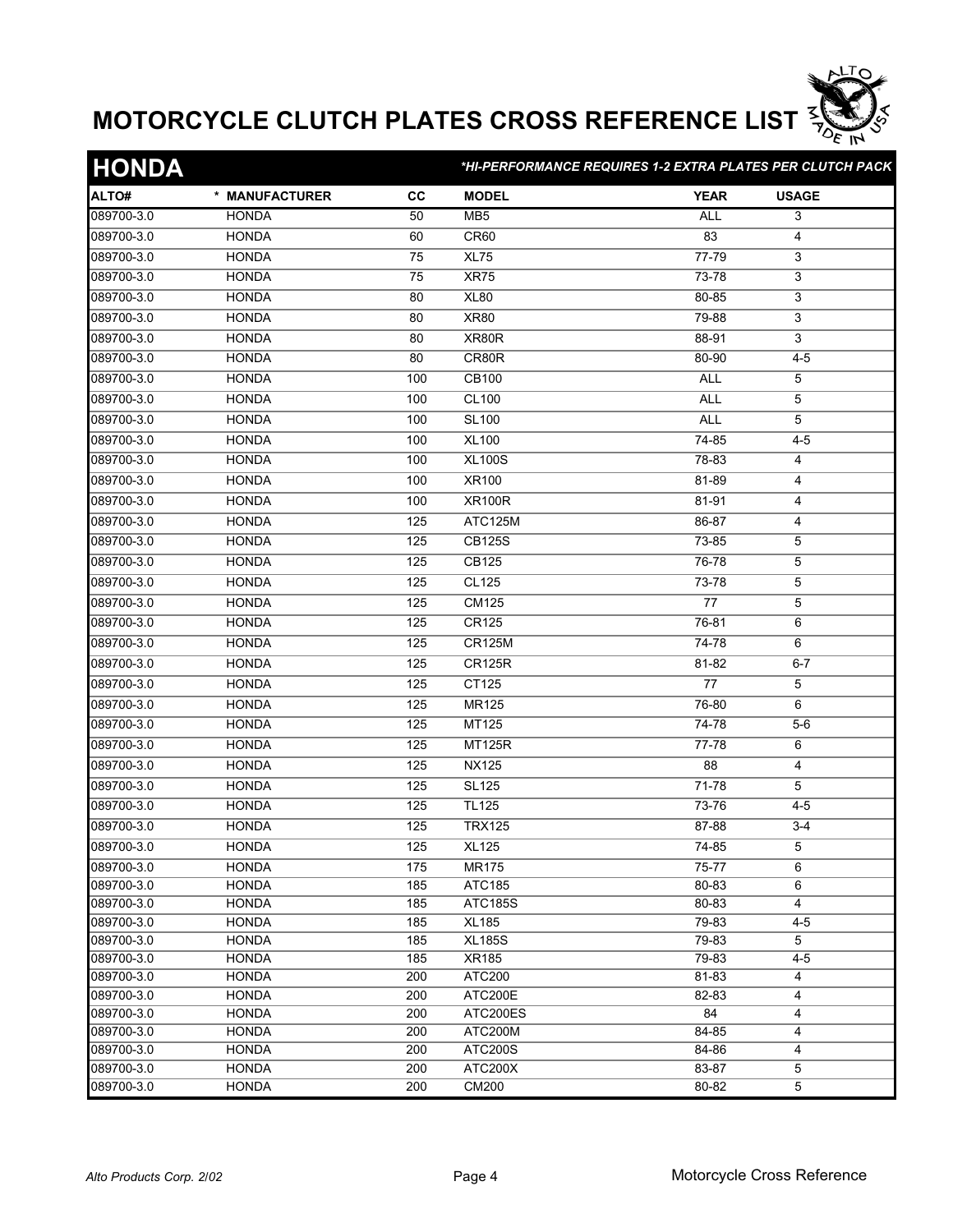| <b>HONDA</b>    |                 |           | *HI-PERFORMANCE REQUIRES 1-2 EXTRA PLATES PER CLUTCH PACK |             |                  |  |  |
|-----------------|-----------------|-----------|-----------------------------------------------------------|-------------|------------------|--|--|
| ALTO#           | * MANUFACTURER  | <b>CC</b> | <b>MODEL</b>                                              | <b>YEAR</b> | <b>USAGE</b>     |  |  |
| 089700-3.0      | <b>HONDA</b>    | 200       | <b>TLR200</b>                                             | 86-87       | $\overline{5}$   |  |  |
| 089700-3.0      | <b>HONDA</b>    | 200       | <b>TR200</b>                                              | 86-87       | 5                |  |  |
| 089700-3.0      | <b>HONDA</b>    | 200       | <b>TRX200</b>                                             | 84-88       | $4 - 5$          |  |  |
| 089700-3.0      | <b>HONDA</b>    | 200       | <b>TRX200SX</b>                                           | 86-88       | 5                |  |  |
| 089700-3.0      | <b>HONDA</b>    | 200       | <b>XL200R</b>                                             | 80-84       | 5                |  |  |
| 089700-3.0      | <b>HONDA</b>    | 200       | XR200                                                     | 80-84       | 5                |  |  |
| 089700-3.0      | <b>HONDA</b>    | 200       | <b>XR200R</b>                                             | 80-90       | $\,$ 5 $\,$      |  |  |
| 089700-3.0      | <b>HONDA</b>    | 250       | <b>CBR250</b>                                             | <b>ALL</b>  | $\overline{7}$   |  |  |
| 089700-3.0      | <b>HONDA</b>    | 250       | <b>CM250C</b>                                             | 82-83       | 6                |  |  |
| 089700-3.0      | <b>HONDA</b>    | 250       | <b>CMX250C</b>                                            | 85-87       | 6                |  |  |
| 089700-3.0      | <b>HONDA</b>    | 250       | CMX250CD                                                  | 86          | 6                |  |  |
| 089700-3.0      | <b>HONDA</b>    | 250       | <b>VTR250</b>                                             | 88-89       | $\overline{7}$   |  |  |
| 089700-3.0      | <b>HONDA</b>    | 250       | <b>NIGHTHAWK</b>                                          | 91          | 6                |  |  |
| 089700-3.0      | <b>HONDA</b>    | 400       | <b>VFR400</b>                                             | <b>ALL</b>  | 9                |  |  |
| 089700-3.0      | <b>HONDA</b>    | 400       | <b>VRF400R</b>                                            | <b>ALL</b>  | 9                |  |  |
| 089700-3.0      | <b>HONDA</b>    | 400       | <b>VFR200Z</b>                                            | <b>ALL</b>  | 9                |  |  |
| 089700-3.0      | <b>HONDA</b>    | 500       | <b>VF500C</b>                                             | 84-85       | 8                |  |  |
| 089700-3.0      | <b>HONDA</b>    | 500       | <b>VF500F</b>                                             | 84-85       | 8                |  |  |
| 097700-2.5      | <b>HONDA</b>    | 750       | <b>CB750F</b>                                             | 75-78       | 6                |  |  |
| 097700-3.0      | $\star$         |           |                                                           |             |                  |  |  |
| 097700-2.5      | <b>HONDA</b>    | 750       | CB750KF                                                   | $69 - 75$   | $6 - 7$          |  |  |
| 097700-3.0      | $\star$         |           |                                                           |             |                  |  |  |
| 097700-2.5      | <b>HONDA</b>    | 1000      | GL1000                                                    | $75 - 79$   | $\overline{7}$   |  |  |
| 097700-3.0      |                 |           |                                                           |             |                  |  |  |
| 095700-3.1      | * HONDA         | 750       | <b>CB750C</b>                                             | 80-82       | $\overline{7}$   |  |  |
| 095700-3.1      | * HONDA         | 750       | <b>CB750F</b>                                             | 79-82       | $\overline{7}$   |  |  |
| 095700-3.1      | * HONDA         | 750       | <b>CB750K</b>                                             | 79-82       | $\overline{7}$   |  |  |
| 095700-3.1      | * HONDA         | 750       | <b>CB750L</b>                                             | 79          | $\overline{7}$   |  |  |
| 095700-3.1      | * HONDA         | 750       | CB750SL                                                   | 82-83       | $\overline{7}$   |  |  |
| 095700-3.1      | * HONDA         | 900       | <b>CB900C</b>                                             | 80-82       | $\overline{7}$   |  |  |
| 095700-3.1      | * HONDA         | 900       | CB900F                                                    | 81-82       | 7                |  |  |
| 095700-3.1      | * HONDA         | 1000      | <b>CB1000C</b>                                            | 83          | $\overline{7}$   |  |  |
| 095700-3.1      | * HONDA         | 1100      | <b>CB1100F</b>                                            | 83          | $\boldsymbol{7}$ |  |  |
| 095700-3.1      | * HONDA         | 1100      | <b>VF1100F</b>                                            | 83          | $\overline{7}$   |  |  |
| 095700-3.1      | * HONDA         | 1100      | <b>VF1000C</b>                                            | 83-86       | 8                |  |  |
| 095700-3.1      | * HONDA         | 1100      | <b>VF1100S</b>                                            | 83-86       | ୪                |  |  |
| <b>KAWASAKI</b> |                 |           |                                                           |             |                  |  |  |
| 093700-2.5      | <b>KAWASAKI</b> | 400       | <b>GPX400</b>                                             | <b>ALL</b>  | $\overline{7}$   |  |  |
| 093700-3.0      |                 |           |                                                           |             |                  |  |  |
| 093700-2.5      | * KAWASAKI      | 440       | KZ440B1                                                   | 80-81       | $\overline{7}$   |  |  |
| 093700-3.0      |                 |           |                                                           |             |                  |  |  |
| 093700-2.5      | * KAWASAKI      | 440       | KZ440B2                                                   | 80-81       | $\overline{7}$   |  |  |
| 093700-3.0      |                 |           |                                                           |             |                  |  |  |
| 093700-2.5      | * KAWASAKI      | 450       | EN450                                                     | 85-90       | $\overline{7}$   |  |  |
| 093700-3.0      |                 |           |                                                           |             |                  |  |  |
| 093700-2.5      | * KAWASAKI      | 454       | EN454LTD                                                  | 85-90       | $\overline{7}$   |  |  |
| 093700-3.0      |                 |           |                                                           |             |                  |  |  |
|                 |                 |           |                                                           |             |                  |  |  |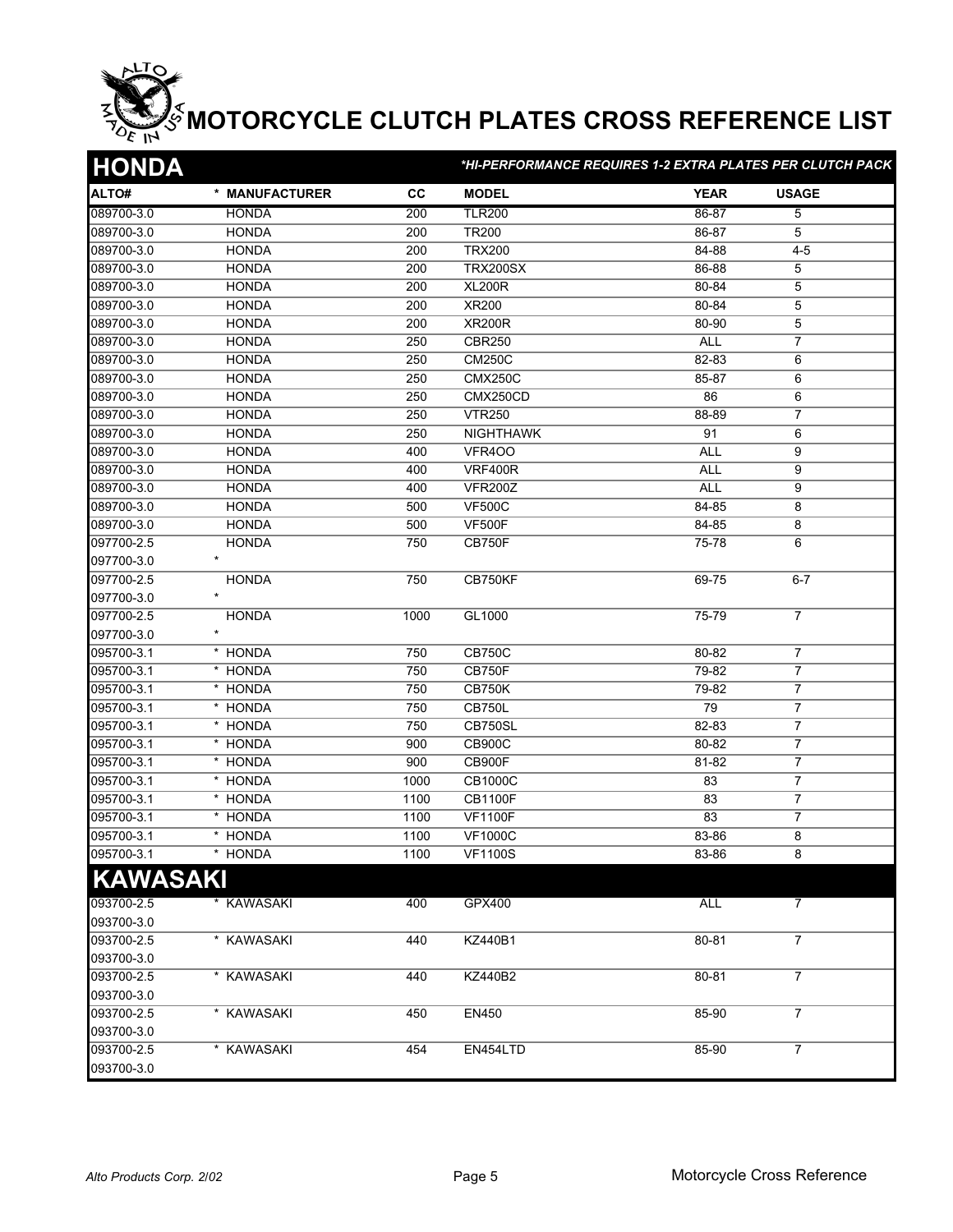

| <b>KAWASAKI</b> |                |           | *HI-PERFORMANCE REQUIRES 1-2 EXTRA PLATES PER CLUTCH PACK |             |                |  |
|-----------------|----------------|-----------|-----------------------------------------------------------|-------------|----------------|--|
| ALTO#           | * MANUFACTURER | <b>CC</b> | <b>MODEL</b>                                              | <b>YEAR</b> | <b>USAGE</b>   |  |
| 093700-2.5      | * KAWASAKI     | 500       | <b>EN500</b>                                              | 90          | 7              |  |
| 093700-3.0      |                |           |                                                           |             |                |  |
| 093700-2.5      | * KAWASAKI     | 500       | EX500NINJA                                                | 87-91       | $\overline{7}$ |  |
| 093700-3.0      |                |           |                                                           |             |                |  |
| 093700-2.5      | * KAWASAKI     | 500       | ZR500ZEPHER                                               | 90-91       |                |  |
| 093700-3.0      |                |           |                                                           |             |                |  |
| 093700-2.5      | * KAWASAKI     | 550       | <b>KZ550</b>                                              | 80-86       | $\overline{7}$ |  |
| 093700-3.0      |                |           |                                                           |             |                |  |
| 093700-2.5      | * KAWASAKI     | 550       | GPZ550                                                    | 84-86       | $\overline{7}$ |  |
| 093700-3.0      |                |           |                                                           |             |                |  |
| 093700-2.5      | * KAWASAKI     | 600       | <b>KL600</b>                                              | 84-86       | $\overline{7}$ |  |
| 093700-3.0      |                |           |                                                           |             |                |  |
| 093700-2.5      | * KAWASAKI     | 600       | <b>KLR600</b>                                             | 84-86       | $\overline{7}$ |  |
| 093700-3.0      |                |           |                                                           |             |                |  |
| 093700-2.5      | * KAWASAKI     | 600       | ZL600                                                     | 86-87       | $\overline{7}$ |  |
| 093700-3.0      |                |           |                                                           |             |                |  |
| 093700-2.5      | * KAWASAKI     | 600       | ZX6                                                       | 90-91       | $\overline{7}$ |  |
| 093700-3.0      |                |           |                                                           |             |                |  |
| 093700-2.5      | * KAWASAKI     | 600       | ZX600NINJA                                                | 85-91       | $\overline{7}$ |  |
| 093700-3.0      |                |           |                                                           |             |                |  |
| 093700-2.5      | * KAWASAKI     | 600       | ZX600A1                                                   | 85-87       | $\overline{7}$ |  |
| 093700-3.0      |                |           |                                                           |             |                |  |
| 093700-2.5      | * KAWASAKI     | 600       | ZX600A2                                                   | 85-87       | $\overline{7}$ |  |
| 093700-3.0      |                |           |                                                           |             |                |  |
| 093700-2.5      | * KAWASAKI     | 600       | ZX600B1                                                   | 85-87       | $\overline{7}$ |  |
| 093700-3.0      |                |           |                                                           |             |                |  |
| 093700-2.5      | * KAWASAKI     | 650       | <b>KL650</b>                                              | 87-90       | $\overline{7}$ |  |
| 093700-3.0      |                |           |                                                           |             |                |  |
| 093700-2.5      | * KAWASAKI     | 650       | <b>KLR650</b>                                             | 87-89       | $\overline{7}$ |  |
| 093700-3.0      |                |           |                                                           |             |                |  |
| 093700-2.5      | * KAWASKI      | 750       | KZ750K1                                                   | 83-84       | $\overline{7}$ |  |
| 093700-3.0      |                |           |                                                           |             |                |  |
| 093700-2.5      | * KAWASAKI     | 750       | KZ750K2                                                   | 83-84       | $\overline{7}$ |  |
| 093700-3.0      |                |           |                                                           |             |                |  |
| 093700-2.5      | * KAWASAKI     | 750       | $ZX7H-1$                                                  | 89-90       |                |  |
| 093700-3.0      |                |           |                                                           |             |                |  |
| 093700-2.5      | * KAWASAKI     | 900       | ZL900A1                                                   | 85-86       | $\overline{7}$ |  |
| 093700-3.0      |                |           |                                                           |             |                |  |
| 093700-2.5      | * KAWASAKI     | 900       | ZL900A2                                                   | 85-86       | $\overline{7}$ |  |
| 093700-3.0      |                |           |                                                           |             |                |  |
| 093700-2.5      | * KAWASAKI     | 1000      | KZ1000                                                    | 79-87       | $\overline{7}$ |  |
| 093700-3.0      |                |           |                                                           |             |                |  |
| 093700-2.5      | * KAWASAKI     | 1000      | ZX1000                                                    | 86-87       | $\overline{7}$ |  |
| 093700-3.0      |                |           |                                                           |             |                |  |
| 093700-2.5      | * KAWASAKI     | 1000      | ZX10NINJA                                                 | 88-90       | $\overline{7}$ |  |
| 093700-3.0      |                |           |                                                           |             |                |  |
| 093700-2.5      | * KAWASAKI     | 1000      | ZG1000 CON.                                               | 86-89       | $\overline{7}$ |  |
| 093700-3.0      |                |           |                                                           |             |                |  |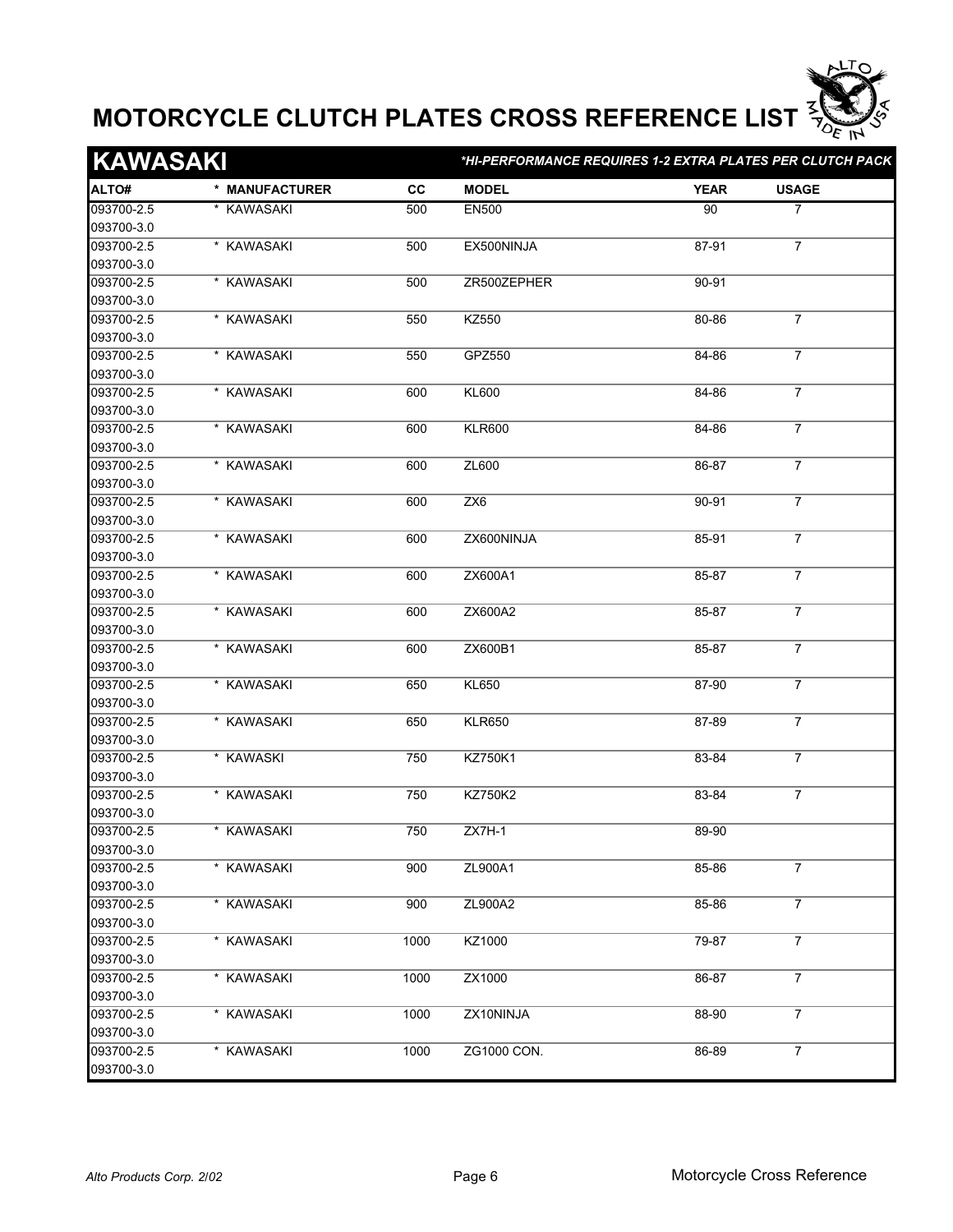| <b>KAWASAKI</b> |                |           | *HI-PERFORMANCE REQUIRES 1-2 EXTRA PLATES PER CLUTCH PACK |             |                |  |  |
|-----------------|----------------|-----------|-----------------------------------------------------------|-------------|----------------|--|--|
| ALTO#           | * MANUFACTURER | <b>CC</b> | <b>MODEL</b>                                              | <b>YEAR</b> | <b>USAGE</b>   |  |  |
| 093700-2.5      | * KAWASAKI     | 1000      | ZL1000                                                    | 87          | 7              |  |  |
| 093700-3.0      |                |           |                                                           |             |                |  |  |
| 093700-2.5      | * KAWASAKI     | 1100      | B1/1100                                                   | 81-82       | $\overline{7}$ |  |  |
| 093700-3.0      |                |           |                                                           |             |                |  |  |
| 093700-2.5      | * KAWASAKI     | 1100      | B <sub>2</sub> /1100                                      | 81-82       | $\overline{7}$ |  |  |
| 093700-3.0      |                |           |                                                           |             |                |  |  |
| 093700-2.5      | * KAWASAKI     | 1100      | KZ1100                                                    | $81 - 83$   | $\overline{7}$ |  |  |
| 093700-3.0      |                |           |                                                           |             |                |  |  |
| 093700-2.5      | * KAWASAKI     | 1100      | ZN1100                                                    | 84-85       | $\overline{7}$ |  |  |
| 093700-3.0      |                |           |                                                           |             |                |  |  |
| 093700-2.5      | * KAWASAKI     | 1100      | ZX1100                                                    | 83          | $\overline{7}$ |  |  |
| 093700-3.0      |                |           |                                                           |             |                |  |  |
| 093700-2.5      | * KAWASAKI     | 1100      | GPZ1100                                                   | 83-84       | $\overline{7}$ |  |  |
| 093700-3.0      |                |           |                                                           |             |                |  |  |
| 093700-2.5      | * KAWASAKI     | 1200      | ZG1200                                                    | 86-91       | $\overline{7}$ |  |  |
| 093700-3.0      |                |           |                                                           |             |                |  |  |
| 095700-3.0      | * KAWASAKI     | 650       | KZ650                                                     | 77-83       | $\overline{7}$ |  |  |
| 095700-3.1      |                |           |                                                           |             |                |  |  |
| 095700-3.8      |                |           |                                                           |             |                |  |  |
| 095700-3.0      | * KAWASAKI     | 700       | ZN700                                                     | 84-85       | $\overline{7}$ |  |  |
| 095700-3.1      |                |           |                                                           |             |                |  |  |
| 095700-3.8      |                |           |                                                           |             |                |  |  |
| 095700-3.0      | * KAWASAKI     | 750       | <b>KZ750</b>                                              | 80-83       | $\overline{7}$ |  |  |
| 095700-3.1      |                |           |                                                           |             |                |  |  |
| 095700-3.8      |                |           |                                                           |             |                |  |  |
| 095700-3.0      | * KAWASAKI     | 750       | KZ750E1                                                   | 80-82       | $\overline{7}$ |  |  |
| 095700-3.1      |                |           |                                                           |             |                |  |  |
| 095700-3.8      |                |           |                                                           |             |                |  |  |
| 095700-3.0      | * KAWASAKI     | 750       | <b>KZ750E2</b>                                            | 80-82       | $\overline{7}$ |  |  |
| 095700-3.1      | $\star$        |           |                                                           |             |                |  |  |
| 095700-3.8      |                |           |                                                           |             |                |  |  |
| 095700-3.0      | * KAWASAKI     | 750       | <b>KZ750E3</b>                                            | 80-82       | $\overline{7}$ |  |  |
| 095700-3.1      |                |           |                                                           |             |                |  |  |
| 095700-3.8      |                |           |                                                           |             |                |  |  |
| 095700-3.0      | * KAWASAKI     | 750       | GPZ750                                                    | 83-85       | $\overline{7}$ |  |  |
| 095700-3.1      |                |           |                                                           |             |                |  |  |
| 095700-3.8      |                |           |                                                           |             |                |  |  |
| 095700-3.0      | * KAWASAKI     | 900       | $Z-1$                                                     | 73-75       | $\overline{7}$ |  |  |
| 095700-3.1      |                |           |                                                           |             |                |  |  |
| 095700-3.8      |                |           |                                                           |             |                |  |  |
| 095700-3.0      | * KAWASAKI     | 900       | KZ900                                                     | 76-77       | $\overline{7}$ |  |  |
| 095700-3.1      |                |           |                                                           |             |                |  |  |
| 095700-3.8      |                |           |                                                           |             |                |  |  |
| 095700-3.0      | * KAWASAKI     | 1000      | C2-4/1000                                                 | 77-81       | $\overline{7}$ |  |  |
| 095700-3.1      |                |           |                                                           |             |                |  |  |
| 095700-3.8      |                |           |                                                           |             |                |  |  |
| 095700-3.0      | * KAWASAKI     | 1000      | KZ1000                                                    | $77 - 81$   | $\overline{7}$ |  |  |
| 095700-3.1      |                |           |                                                           |             |                |  |  |
| 095700-3.8      |                |           |                                                           |             |                |  |  |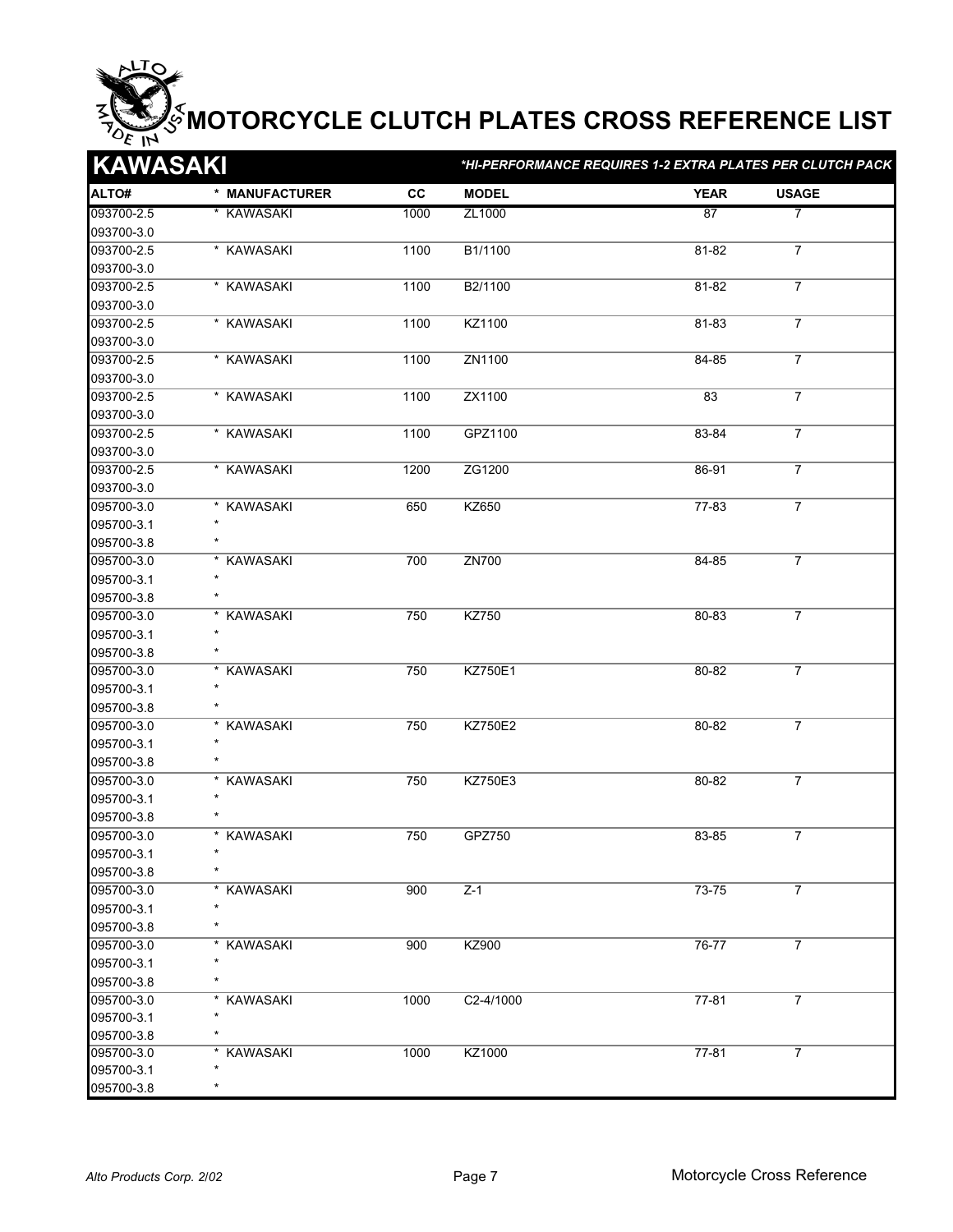

| <b>SUZUKI</b> |          |      | *HI-PERFORMANCE REQUIRES 1-2 EXTRA PLATES PER CLUTCH PACK |            |                |
|---------------|----------|------|-----------------------------------------------------------|------------|----------------|
| 094700-2.5    | * SUZUKI | 1000 | GS1000                                                    | 78-80      | 8              |
| 094700-3.0    |          |      |                                                           |            |                |
| 096700-2.5    | * SUZUKI | 750  | GT750                                                     | 72-77      | 8              |
| 096700-2.8    |          |      |                                                           |            |                |
| 096700-3.0    |          |      |                                                           |            |                |
| 096700-2.5    | * SUZUKI | 750  | GS750                                                     | 77-79      | 8              |
| 096700-2.8    |          |      |                                                           |            |                |
| 096700-3.0    |          |      |                                                           |            |                |
| 096700-2.5    | * SUZUKI | 550  | GS550                                                     | $77 - 86$  | $\overline{7}$ |
| 096700-2.8    |          |      |                                                           |            |                |
| 096700-3.0    |          |      |                                                           |            |                |
| 096700-2.5    | * SUZUKI | 400  | GS400                                                     | $77 - 78$  | 6              |
| 096700-2.8    |          |      |                                                           |            |                |
| 096700-3.0    |          |      |                                                           |            |                |
| 092700-2.5    | * SUZUKI | 1000 | GS1000                                                    | 80         | 8              |
| 092700-3.0    |          |      |                                                           |            |                |
| 092700-2.5    | * SUZUKI | 1000 | GT1000                                                    | 80         | 8              |
| 092700-3.0    |          |      |                                                           |            |                |
| 092700-2.5    | * SUZUKI | 1000 | GLT1000                                                   | 80         | 8              |
| 092700-3.0    |          |      |                                                           |            |                |
| 092700-2.5    | * SUZUKI | 1100 | GS1100                                                    | 80-84      | $\overline{8}$ |
| 092700-3.0    |          |      |                                                           |            |                |
| 092700-2.5    | * SUZUKI | 1150 | GS1150                                                    | 84-86      | 8              |
| 092700-3.0    |          |      |                                                           |            |                |
| YAMAHA        |          |      |                                                           |            |                |
| 094700-2.5    | * YAMAHA | 650  | <b>XS650SE</b>                                            | 78-79      | AR             |
| 094700-3.0    |          |      |                                                           |            |                |
| 094700-2.5    | * YAMAHA | 650  | <b>XS650SF</b>                                            | 78-79      | AR             |
| 094700-3.0    |          |      |                                                           |            |                |
| 094700-2.5    | * YAMAHA | 650  | XS650ZF                                                   | 78-79      | AR             |
| 094700-3.0    |          |      |                                                           |            |                |
| 094700-2.5    | * YAMAHA | 1100 | XJ1100                                                    | 82         | 8              |
| 094700-3.0    |          |      |                                                           |            |                |
| 094700-2.5    | * YAMAHA | 1100 | <b>XS1100SF</b>                                           | 78-81      | 8              |
| 094700-3.0    |          |      |                                                           |            |                |
| 094700-2.5    | * YAMAHA | 1100 | <b>XS1100SG</b>                                           | 78-81      | 8              |
| 094700-3.0    |          |      |                                                           |            |                |
| 094700-2.5    | * YAMAHA | 1100 | <b>XS1100SH</b>                                           | 78-81      | 8              |
| 094700-3.0    |          |      |                                                           |            |                |
| 088700-3.0    | YAMAHA   | 250  | <b>SXR250</b>                                             | 87         | 5              |
| 088700-3.1    |          |      |                                                           |            |                |
| 088700-3.0    | YAMAHA   | 350  | RD350                                                     | 73-75      | $\overline{7}$ |
| 088700-3.1    |          |      |                                                           |            |                |
| 088700-3.0    | YAMAHA   | 350  | RD350LC                                                   | <b>ALL</b> | $\overline{7}$ |
| 088700-3.1    |          |      |                                                           |            |                |
| 088700-3.0    | YAMAHA   | 350  | TT350                                                     | 85-91      | $\overline{7}$ |
| 088700-3.1    |          |      |                                                           |            |                |
| 088700-3.0    | YAMAHA   | 350  | XT350                                                     | 85-91      | $\overline{7}$ |
| 088700-3.1    |          |      |                                                           |            |                |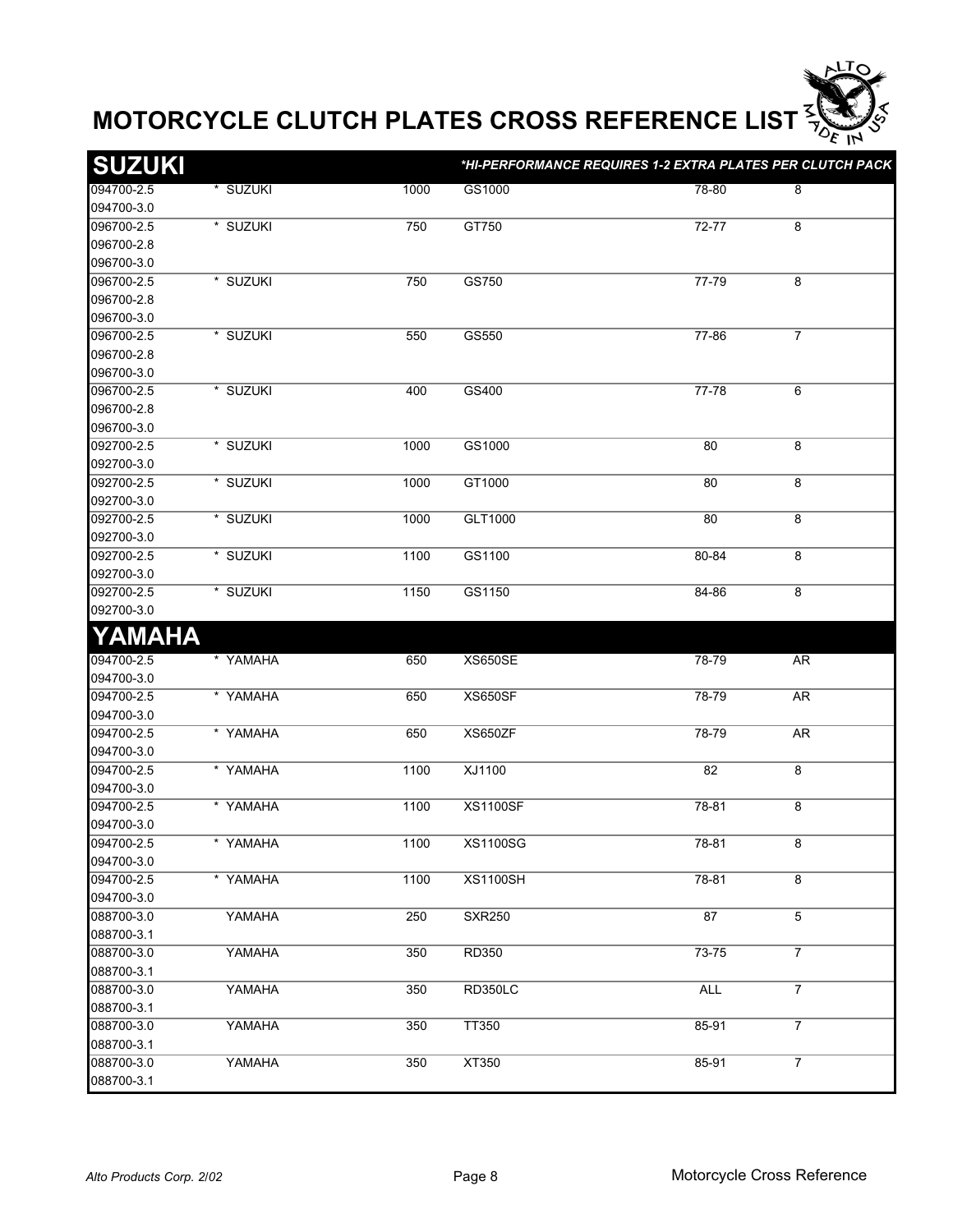| YAMAHA     |        |     |               | *HI-PERFORMANCE REQUIRES 1-2 EXTRA PLATES PER CLUTCH PACK |                |
|------------|--------|-----|---------------|-----------------------------------------------------------|----------------|
| 088700-3.0 | YAMAHA | 350 | <b>BW350</b>  | 87-88                                                     | $\overline{7}$ |
| 088700-3.1 |        |     |               |                                                           |                |
| 088700-3.0 | YAMAHA | 350 | <b>YFM350</b> | 87-91                                                     | 7              |
| 088700-3.1 |        |     |               |                                                           |                |
| 088700-3.0 | YAMAHA | 400 | FZ400         | 87-88                                                     | 8              |
| 088700-3.1 |        |     |               |                                                           |                |
| 088700-3.0 | YAMAHA | 550 | <b>XS550</b>  | 81-83                                                     | 8              |
| 088700-3.1 |        |     |               |                                                           |                |
| 088700-3.0 | YAMAHA | 550 | XJ550         | 81-83                                                     | 8              |
| 088700-3.1 |        |     |               |                                                           |                |
| 088700-3.0 | YAMAHA | 650 | XJ650         | 80-83                                                     | 8              |
| 088700-3.1 |        |     |               |                                                           |                |
| 088700-3.0 | YAMAHA | 700 | XJ700         | 85-86                                                     | 8              |
| 088700-3.1 |        |     |               |                                                           |                |
| 088700-3.0 | YAMAHA | 750 | <b>XS750</b>  | 78-79                                                     | $\overline{7}$ |
| 088700-3.1 |        |     |               |                                                           |                |
| 088700-3.0 | YAMAHA | 750 | XJ750         | 81-83                                                     | 8              |
| 088700-3.1 |        |     |               |                                                           |                |
| 088700-3.0 | YAMAHA | 900 | XJ900         | 83                                                        | 8              |
| 088700-3.1 |        |     |               |                                                           |                |

## **NOTES**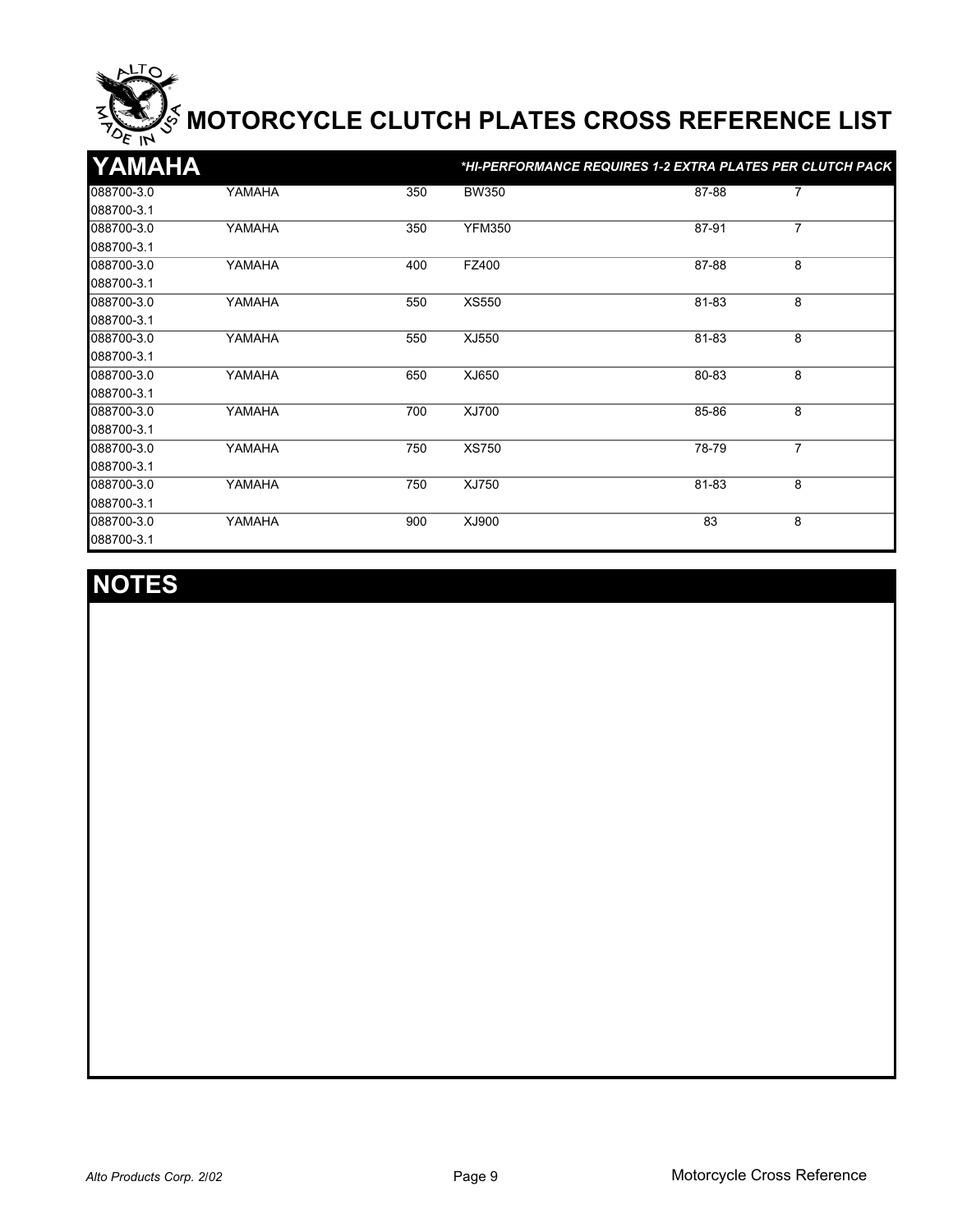## **JAPANESE DIRT BIKE - HONDA**



|                 | <b>CLUTCH PLATES</b> |           |                    |              |       |       |                                  |
|-----------------|----------------------|-----------|--------------------|--------------|-------|-------|----------------------------------|
| <b>ALTO NO.</b> | <b>Replaces OEM</b>  | Ref No.   | <b>Description</b> | <b>Thick</b> | Year  | Usage | Remarks                          |
| 401701          | 22321-KF0-770        | <b>NL</b> | STEEL TRX250®      | 1.4mm/.054   | 86-89 |       | FLAT 24 TEETH<br>OD - 125mm/4.92 |
| 401701-1.5      | 22321-KA3-710        | <b>NL</b> | STEEL CR-125       | .5mm/.060    | 87-94 |       | FLAT 24 TEETH<br>OD - 125mm/4.92 |
| 401703          | 22311-KN4-680        | <b>NL</b> | <b>STEEL</b>       | .6mm/.064    | 87-94 |       | FLAT 24 TEETH<br>OD - 110mm/4.32 |
| 401705          | 23321-KA4-710        | <b>NL</b> | STEEL CR-500       | 1.4mm/.054   | 84-94 | 6     | <b>FLAT</b>                      |

## **JAPANESE DIRT BIKE - YAMAHA**

| ALTO NO.   | <b>Replaces OEM</b> | Ref No.        | <b>Description</b>     | <b>Thick</b> | Year  | <b>Usage Remarks</b> |
|------------|---------------------|----------------|------------------------|--------------|-------|----------------------|
| 402701     | 498-16325-00-00     | N <sub>L</sub> | <b>STEEL WITH BUMP</b> | 1.15mm/.046  |       | FLAT 27 TEETH        |
|            |                     |                |                        |              |       | OD - 134mm/5.25      |
| 402701A    | 168-16325-00        | <b>NL</b>      | STEEL YZ 490           | 1.55mm/.061  |       | FLAT 27 TEETH        |
|            |                     |                |                        |              |       | OD - 134mm/5.3       |
| 402701-1.6 | 371-16325-00        | <b>NL</b>      | <b>STEEL WITH BUMP</b> | 1.60mm/.063  |       | FLAT 27 TEETH        |
|            |                     |                |                        |              |       | OD - 134mm/5.25      |
| 402703     | 1V1-16324-00-00     | <b>NL</b>      | <b>STEEL WITH BUMP</b> | 1.19mm/.047  |       | FLAT 23 TEETH        |
|            |                     |                |                        |              |       | OD - 115mm/4.52      |
| 402703A    | 131-16324-00        | <b>NL</b>      | <b>STEEL</b>           | 1.98mm/.078  |       | FLAT 23 TEETH        |
|            |                     |                |                        |              |       | OD - 115mm/4.52      |
| 402705     | 137-16324-00-00     | <b>NL</b>      | <b>STEEL</b>           | 1.6mm/.063   |       | FLAT 20 TEETH        |
|            |                     |                |                        |              |       | OD - 122mm/4.80      |
| 402707     | 3XJ-16324-00        | <b>NL</b>      | STEEL YZ 125           | 1.6mm/.063   | 91-92 | FLAT 30 TEETH        |
|            |                     |                |                        |              |       | OD - 124mm/4.89      |
| 402709     | 3XK-16325-00        | <b>NL</b>      | STEEL YZ 250           | 1.6mm/.063   | 91-92 | FLAT 30 TEETH        |
|            |                     |                |                        |              |       | OD - 142mm/5.59      |
| 402711     | <b>NL</b>           | <b>NL</b>      | STEEL 4 WH. "WARRIOR"  | 1.5mm/.058   |       | <b>FLAT</b>          |
|            |                     |                |                        |              |       | OD - 134mm/5.25 27T  |
| 402711-195 | <b>NL</b>           | <b>NL</b>      | STEEL 4 WH. "WARRIOR"  | 1.95mm/.076  |       | FLAT 27 TEETH        |
|            |                     |                |                        |              |       | OD: 5.25"/134mm      |